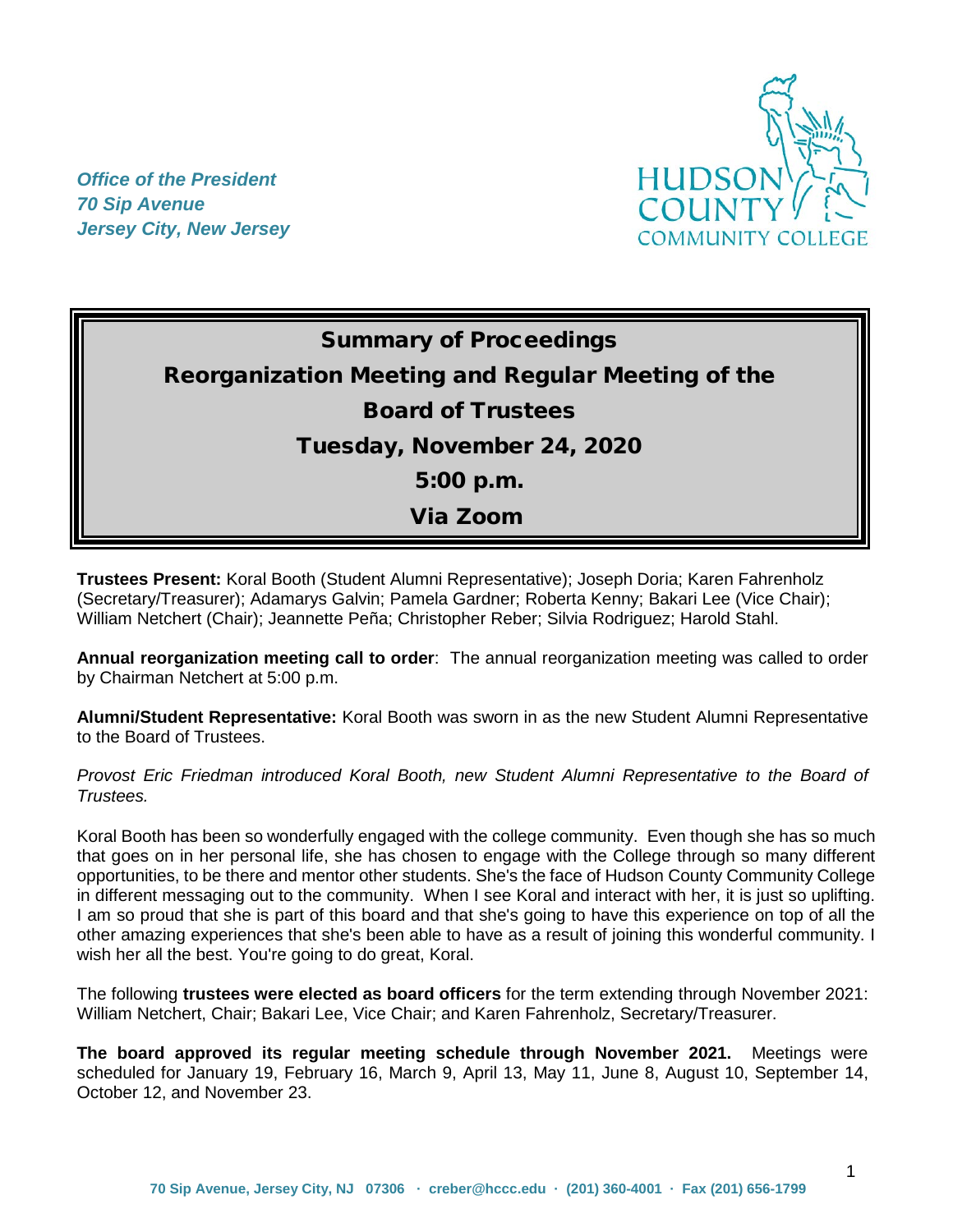Chairman Netchert announced appointments to the following **Board Committees.**

## *Members of Standing Committees and Ad Hoc Committees of the Board of Trustees for 2021*

## *Executive Committee Personnel Committee*

William Netchert (Chair) Karen Fahrenholz (Chair) Bakari Lee (Vice Chair) Sakari Lee (Vice Chair) Sakari Lee (Vice Chair) Karen Fahrenholz (Secretary/Treasurer) Pamela Gardner

# *Academic and Student Affairs Committee*

Pamela Gardner (Chair) Adamarys Galvin **Bakari Lee** Roberta Kenny **Adamarys Galvin Adamarys Galvin** Silvia Rodriguez **Koral Booth, Student Alumni Representative** Koral Booth, Student Alumni Representative Koral Booth, Student Alumni Representative

# *Capital Projects Advisory Committee*

William Netchert (Chair) Jeanette Peña Harold Stahl

Harold Stahl

# *College Commencement Committee Liaisons*

# *Foundation Liaison*

Karen Fahrenholz

Bakari Lee **Bakari Lee Ad Hoc Committees will be formed as needed.** 

### *Finance Committee*

Bakari Lee (Chair) Joseph Doria Karen Fahrenholz Jeanette Peña

A Resolution authorizing **General Legal Counsel** service for Fiscal Year 2021 to Scarinci Hollenbeck, LLC of Lyndhurst, New Jersey, was approved.

The reorganization meeting was then adjourned and the trustees immediately reconvened to conduct the **regular monthly business meeting**.

**Comments from the Public:** There were no comments from the public.

### **Awards, Recognitions and Special Reports**

*1. Student Government Association President's Report* 

*Student Government Association Co-President Karen Riera offered the following report.*

Good evening Board of Trustees, President Reber, students, guests and others. As we approach a new year, this academic semester has been quite different from what we've known.

We held our first community service event today at Liberty State Park. I volunteered as well. The event was held outside with approximately 20 people in attendance while social distancing and wearing masks.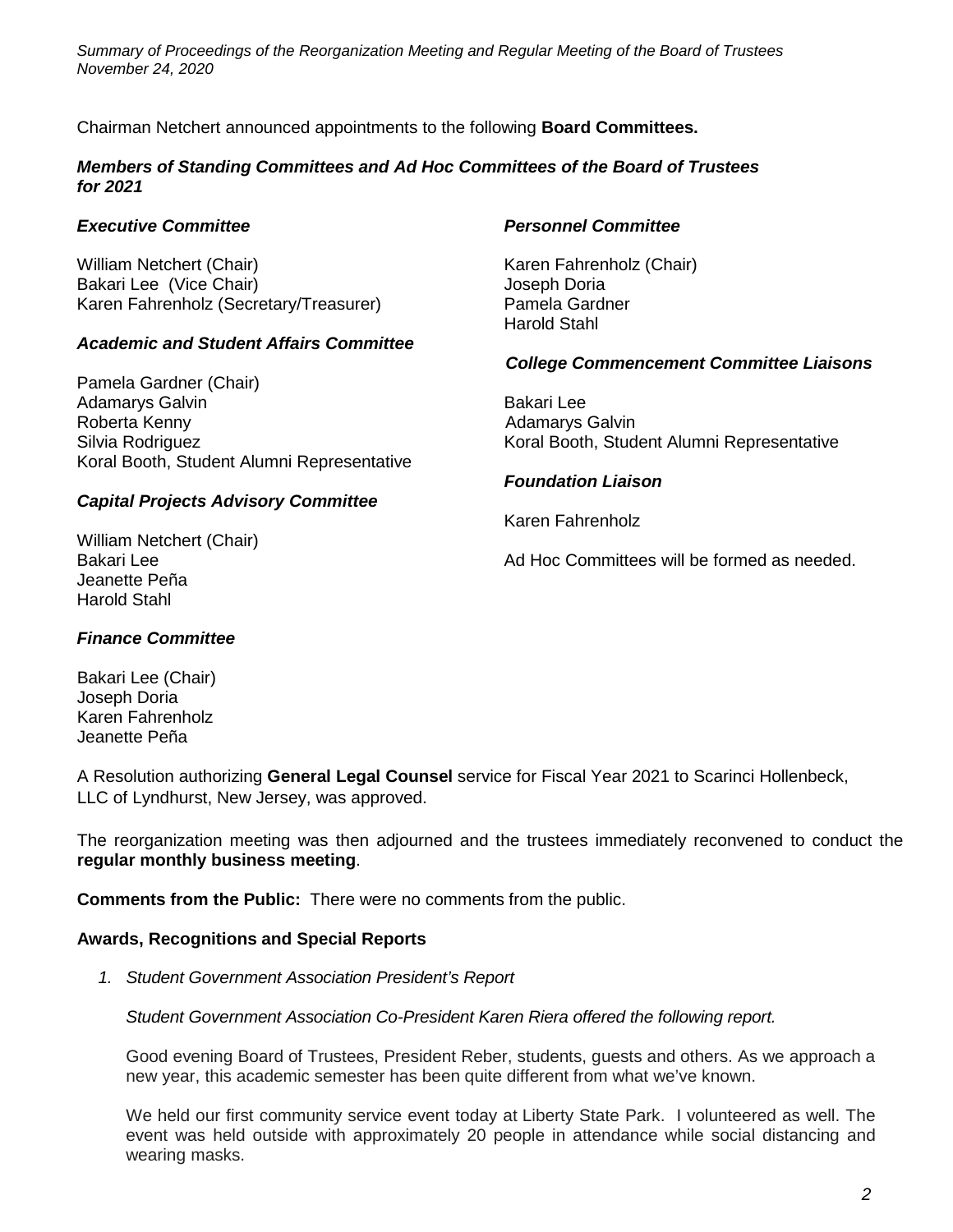We will try to schedule other events before the semester ends. As mentioned at the last Board of Trustees meeting, the SGA's framework of goals for the 2020-21 Academic Year is aimed at promoting SGA awareness, such as introducing tips on how to guide student life, navigating through college to completion, etc.

# *2. All College Council President's Report*

*All College Council President Lauren Drew offered the following report.*

Since the last Board of Trustees Meeting, there have been two ACC General Meetings. In October, the Council overwhelmingly voted to approve a syllabus statement on diversity, equity, and inclusion that was initially developed by the President's Advisory Council on Diversity, Equity, and Inclusion, and thereafter reviewed and moved forward by the ACC's Academic Affairs Committee. Faculty will be encouraged to include the statement in their course syllabi beginning in spring 2021.

In the last two ACC General meetings, there has also been robust discussion of spring 2021 course modalities and course scheduling, as well as questions relating to the request for students to keep their web cameras on in remote classes. I would like to thank the administration for following up on these conversations. Specifically, thank you to Dr. Jones, Dr. Friedman, and Patricia Clay for hosting two Faculty Dialogue Sessions, and to Academic Affairs for providing a statement on "cameras-on" in remote classes, which provides legal clarity as well as guidance on how to balance academic rigor with a culture of care.

In its most recent committee meeting, the Academic Affairs Committee reviewed and approved a Covid-19 syllabus statement for spring 2021. The Committee also continues to examine the impact of different modalities on student success, particularly with regards to definitions of participation and attendance in the various class formats.

The Technology Committee is also focused on promoting student success in various course modalities and is working to ensure that the right technology gets into the hands of those who need it, including access to internet service.

Similarly, the Student Affairs Committee will be reviewing the results of a student survey conducted by IR, which focuses on students' experiences in the various class formats. The Chair of the Student Affairs Committee, Dr. Chris Conzen, attended the recent *ATD* Student Parent Summit, and will be bringing back some of the ideas and recommendations from the summit to the Committee for their consideration.

The Development and Planning Committee is proud to announce that the Johanna van Gendt Scholarship has been launched. ESL Professors are currently recommending students who have shown great progress and dedication to their courses, and who have contributed positively to the learning experience of their class. The Committee hopes to be able to recognize the scholarship recipients at College Service Day.

The Space and Facilities Committee has formed an ad hoc subcommittee on office space allocation, which should begin meeting soon. The Committee is also examining classroom furniture to ensure accessibility and comfort for all in the classroom, and they are hoping to pilot a model classroom. The Committee is also examining best practices arising as a result of COVID protocols, such as better security tracking of those in the building, one-way traffic flow, and increased use of outdoor spaces.

Finally, the College Life Committee is continuing its collaboration with the Center for Teaching, Learning, and Innovation on Open Educational Resource workshops and ACUE information sessions.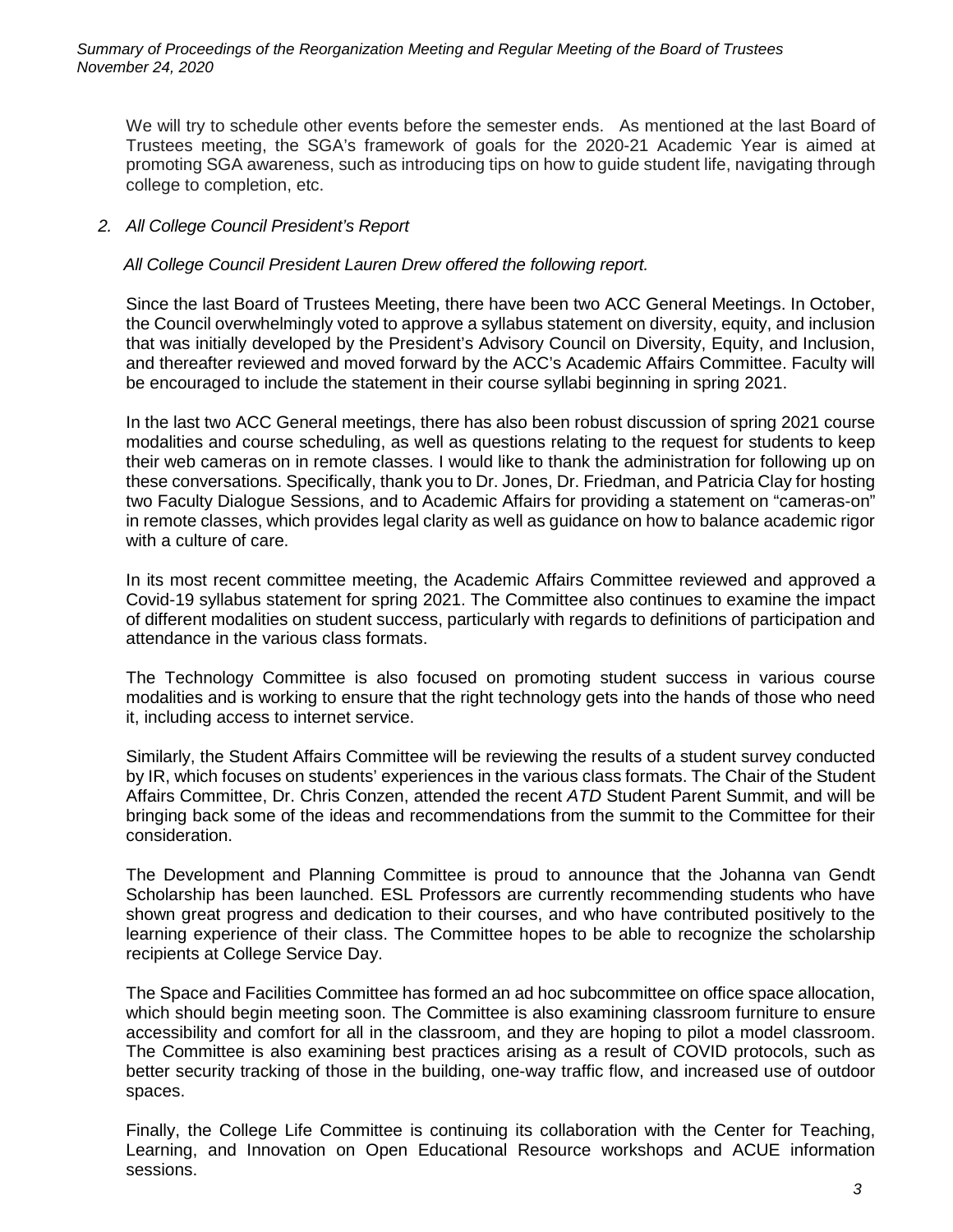The spring 2021 ACUE cohort will focus specifically on research-based best practices in remote and online teaching. The Committee is also working on planning a virtual holiday party in conjunction with HR.

# *3. President's Report*

*President Reber offered the following remarks.*

Good evening, Trustees.

We are all deeply affected by the continuing pandemic and the rising number of citizens who have contracted the virus, including HCCC community members and their families and loved ones.

Please join me in a moment of silence for all of the victims of the pandemic, and those close to them.

# Moment of Silence

Karen and Lauren, thank you for your reports and your leadership.

Lauren, kudos to you! The All College Council is so vibrant. The virtual attendance has been strong. Obviously, important work is being done. We thank you and your colleagues.

On behalf of our entire College community, I, too, would like to welcome our new Student Alumni Representative to the Board of Trustees, Koral Booth. Dr. Friedman did a wonderful job of introducing her. Koral, we are all looking forward to your participation on the Board of Trustees during the coming year. Would you like to offer any brief remarks?

### *Koral Booth offered the following remarks.*

I just want to say thank you to everyone and I really look forward to working with everyone and getting to know everyone a little better.

I've always been a big advocate for student representation. I have a voice, so this gives me the perfect opportunity to share a student and alumni perspective. I can't wait to start.

### *President Reber resumed his remarks.*

Thanks so much, Koral.

Trustees and colleagues, as you are aware, Bergen Community College's Board of Trustees passed a resolution last week to negotiate with Dr. Eric Friedman as the candidate selected to be their next President.

We all celebrate and thank Eric for his exceptional service and leadership at HCCC over the past 14 years. During that time, Eric served as Dean of Community Education, then Vice President for Academic Affairs, Senior Vice President for Academic Affairs, followed by Executive Vice President and Provost and Chief Operating Officer for the College during the past nearly three years.

Eric, you are more than ready to take this exciting next step in your career. We are very happy for you, and we will miss you greatly. Would you like to say a few words?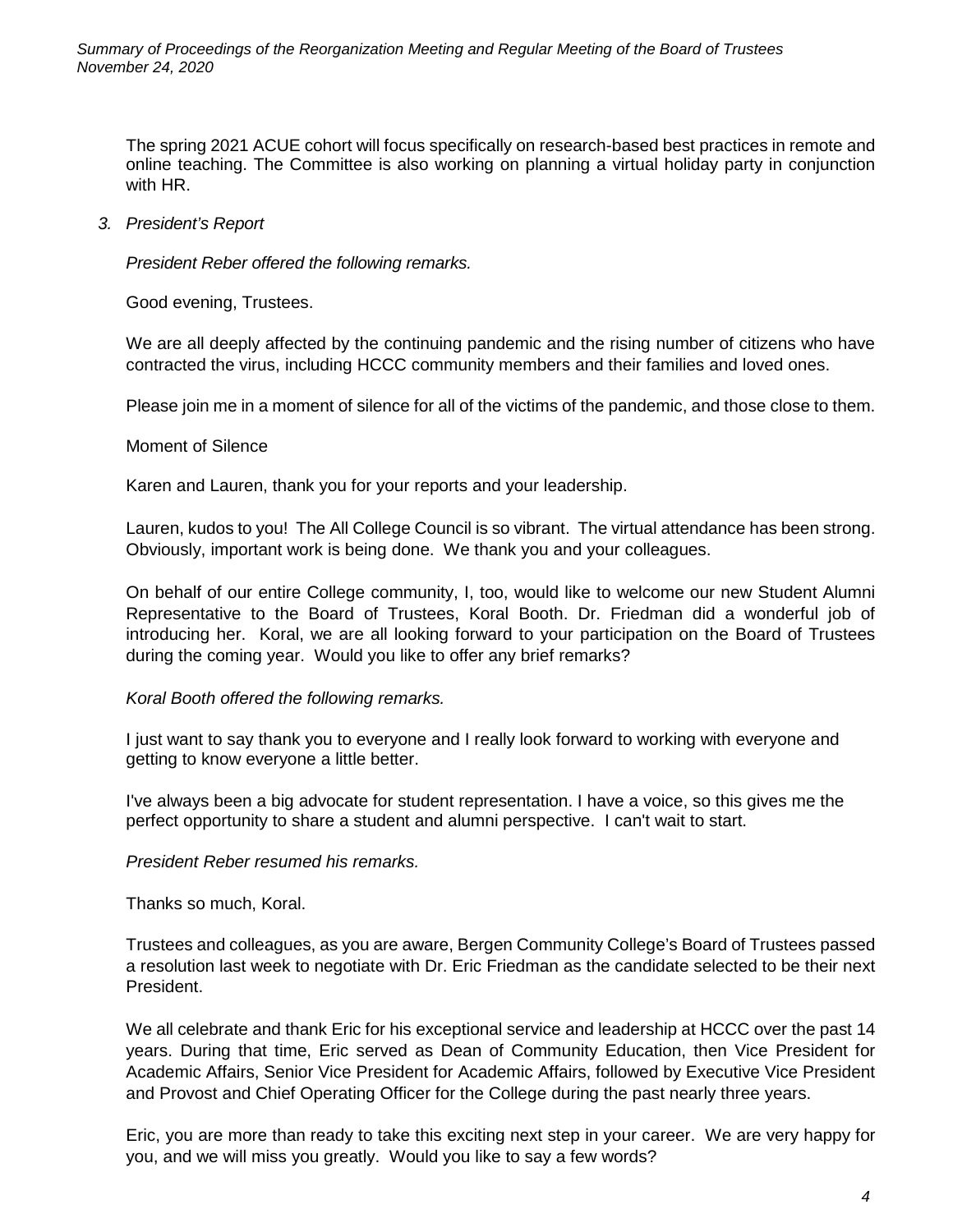*Provost Eric Friedman offered the following remarks.*

Good evening. Thank you so much, President Reber, Chairman Netchert and all of the Trustees, students, my colleagues and friends at this wonderful, impactful college.

We talk so often about the transformative impact that HCCC has on our students. Well, I have been transformed in numerous ways by my engagement with the College and the wider Hudson County community: superintendents from across the county, Workforce Development board members, trustees from across the State who travel to Washington to advocate for our students, members of the Hudson County business community, leaders in the public and private sectors, my colleagues on the Academic Officers Affinity Group, my fellow accreditation officers, those in county government, the staff at the New Jersey Council of County Colleges, and the list goes on and on. I say this to faculty members, students, administrators and staff members: you will get from your time at Hudson according to your level of engagement. Stretch yourselves. Your willingness to give of yourselves, to participate, to attend community meetings and outreach events, will make the difference.

Before the pandemic, I was invited to a school district Board meeting at Bayonne High School. The most exciting part of the evening was getting the chance to meet the 9<sup>th</sup> graders, all wearing HCCC t-shirts, who were entering the HCCC Early College program. They were truly excited to be joining our community. Broad smiles and joy. That, and so many wonderful experiences like that, have been my fuel. Our community believes in us and we are stewards of their trust and their aspirations. What this community college does—and I am so proud to have been part of it—is nothing short of amazing.

It starts with our Board and President. The Board of Trustees and Chris provide a best-practices model for collaborative, supportive leadership. That leadership provides the foundation stones for what all of us do every day. It is working!

In my time at the College, I have been part of developing programs and partnerships that have greatly expanded how we are able to serve our community members. You may not think about it this way, but we are Servant Leaders.

It has been incredibly rewarding to work here and to benefit from the mentorship and guidance of two remarkable presidents. I mean that sincerely. They have believed in me and brought out the best in me. And I have watched with joy as a culture of care has taken root and made a difference in how we work together and how we serve our communities. This surprising "soft" side of our culture has helped us to join the pantheon of great community colleges.

We have an amazing and caring team. A special thank you to my team for all you do. And I need to say this: I would stack our faculty up against any in the country. Yes, they are that good!

It's not the same college I walked into over 13 years ago. I know that you will continue to reach new levels of excellence. And to all my friends and colleagues: I won't be far away, you are making a tremendous difference in people's lives. Engage, participate, and please enjoy the journey! I have benefitted from having known each and every one of you.

Thank you for everything.

# *Trustee Netchert offered the following remarks.*

Eric, as the Chair of the Board, on behalf of the Board, I said to you privately that we're going to miss you. We've all watched you grow into the person you are today. A person ready to take on a presidential leadership role. We look forward to a long productive partnership between HCCC and Bergen Community College. We'll look forward to hearing good things. We're really proud of you.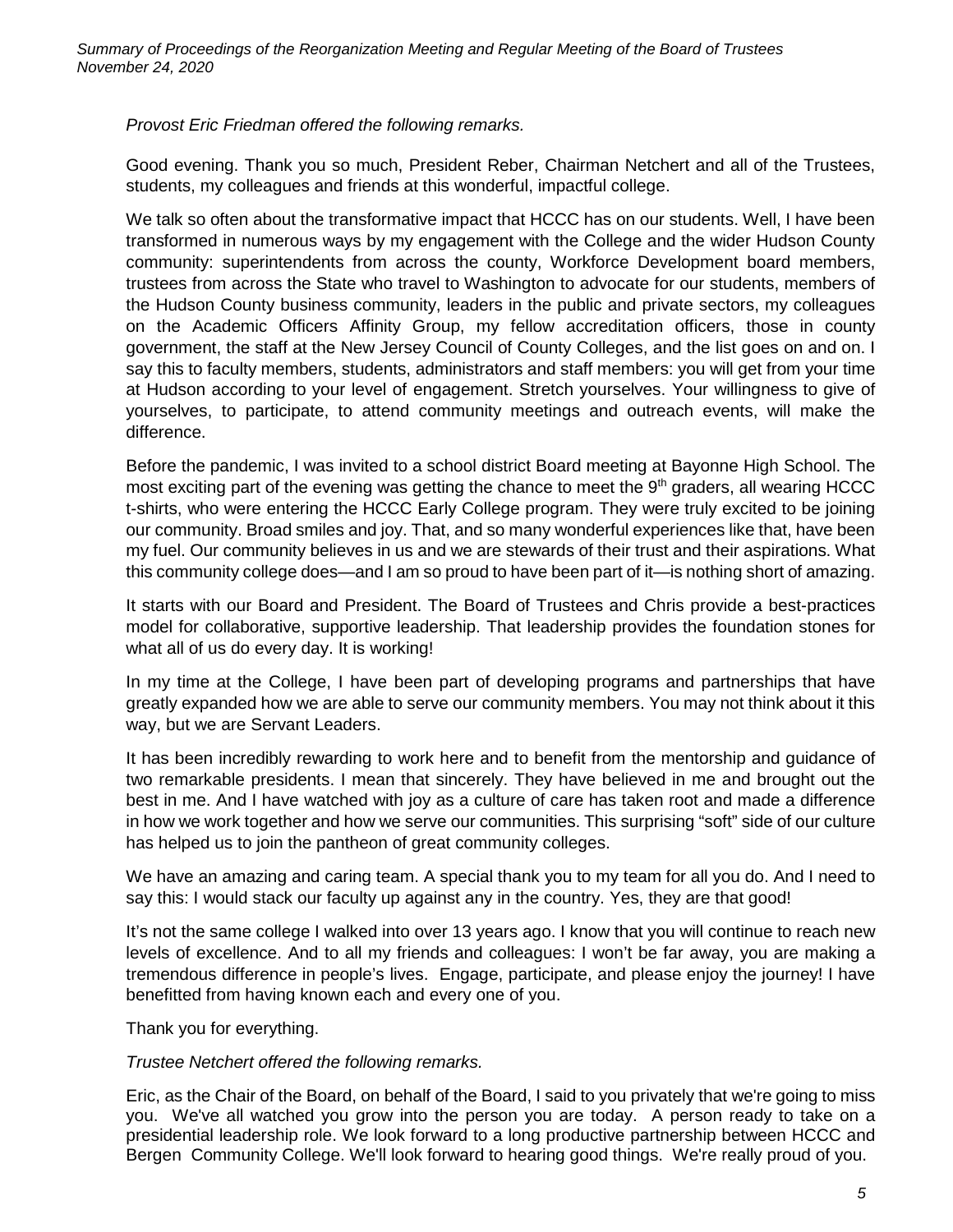*Trustee Lee offered the following remarks.*

Eric, you and I have had conversations in the past about your aspirations. It was no doubt or surprise to me that you would one day become a president at a community college. I'm glad that it's a school that's near us, in fact, New Jersey's largest community college. You have been a president in waiting for a long time in my view. It was just a matter of finding the opportunity that allowed you to realize openly what you already were internally, and now was just the time for you to take that opportunity and run with it and be everything that you are capable of being.

Despite your vast experience, you will need the opportunity to bounce things off of colleagues and peers. The friendships and relationships that you've cultivated over your history and particularly with respect to your relationship with Chris, you will certainly need, as all presidents do. I have no doubt that you will become one of the premier community college presidents in the country as a result of who you are as a person and the foundation that was afforded to you and that you took advantage of here at Hudson County Community College. Your continued success is our continued success, as far as I'm concerned, and we all look forward to seeing you shine brightly.

# *President Reber resumed his remarks.*

Thank you, Eric and Trustees.

I have begun focused planning with our Cabinet and all college constituencies to consider how best to address the upcoming vacancy in our Executive Vice President and Provost role. Trustees, I anticipate recommending to you a number of structural changes that will provide growth opportunities for current HCCC employees. These include opportunities to support our student success work, and our diversity, equity and inclusion goals.

We are all looking forward to the College's 23<sup>rd</sup> Annual Holiday Gala Fundraiser. This year's "Gala at Home" will take place on Thursday, December 3 at 6 p.m. Proceeds from the celebration will fund scholarships for deserving students, the Foundation Art Collection, faculty development, and the College's physical expansion. Donors to the event will receive a basket filled with a gourmet dinner prepared by chefs of our award-winning Culinary Arts Institute. The baskets will contain cold seafood, antipasto, assorted cheeses, breads and crackers, a two-entrée dinner, desserts and beverages.

We look forward to honoring our gifted and esteemed colleague, HCCC Associate Dean of Business, Culinary Arts and Hospitality Management, Paul Dillon.

We thank Vice President Nicholas Chiaravalloti, Assistant to the Vice President Mirta Sanchez, Interim Associate Dean Ara Karakashian and our Culinary faculty and students, and our Foundation Directors for their leadership and stewardship of this one-of-a-kind annual holiday event and fundraiser.

Trustees, at this time of reflection and Thanksgiving, allow me to thank you and the College community for all you do to support this great College, and for allowing me the continuing honor of serving as your president.

I wish everyone a safe and enjoyable holiday.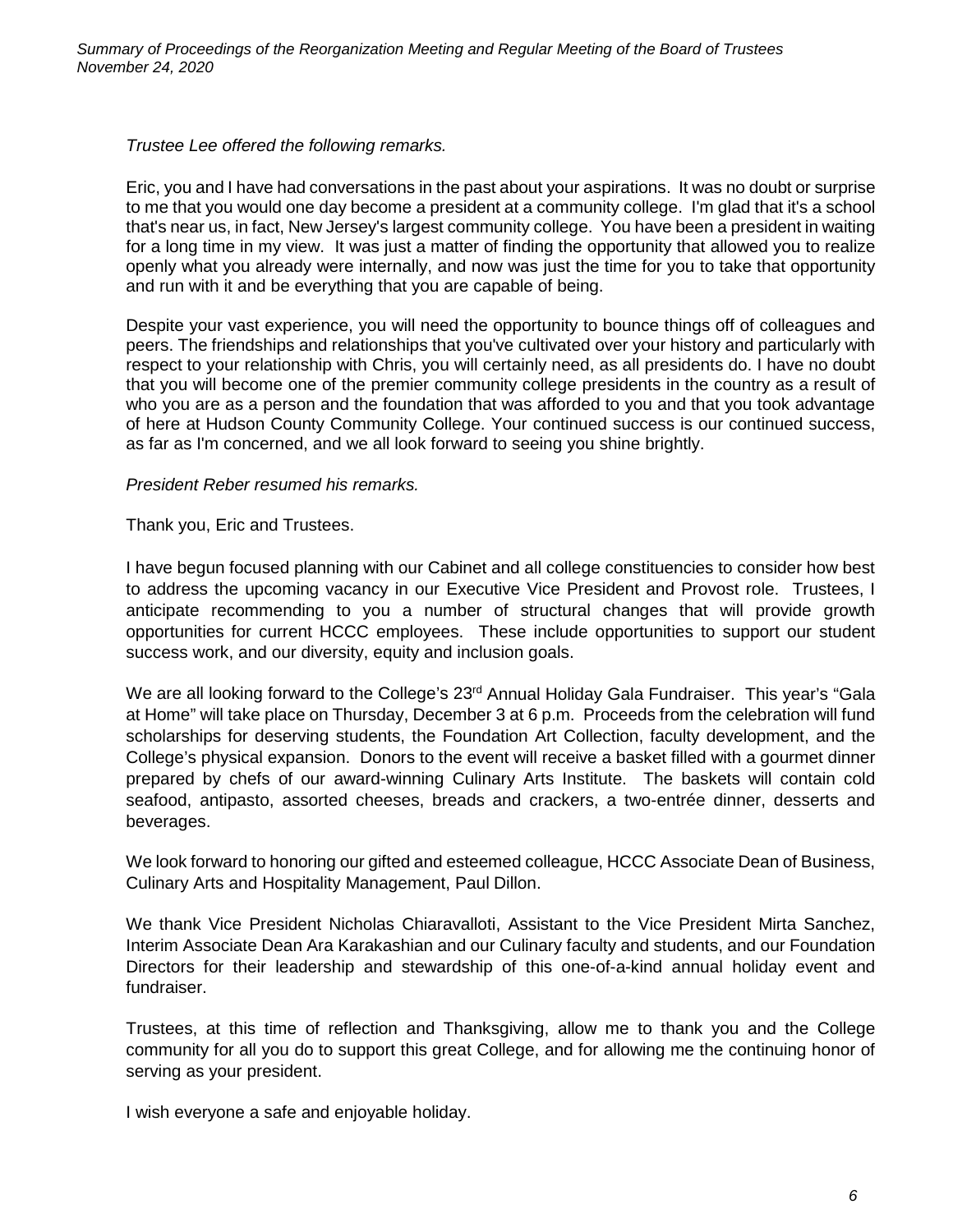# *Regular Monthly Reports and Recommendations*

- *1. The Minutes of the Regular Meeting of October 13, 2020 were approved.*
- *2. Gifts, Grants, and Contracts Report*

*The College has received the following grant award:*

*Title: College Readiness Now VII (FY 2021)*

*Agency: NJ Council of County Colleges (NJCCC) in partnership with the NJ Office of the Secretary of Higher Education (OSHE)*

*Purpose of the Grant: To increase college readiness of high school students prior to graduation.*

*College Administrator: Jennifer Rodriguez (Project Director)*

*College Contribution: \$0*

*Award Amount: \$52,894.00 (October 1, 2020 – August 20, 2021)*

The following actions were taken concerning **fiscal, administrative, lease and capital recommendations** brought forward by the Administration and endorsed by the Finance Committee.

- 1. Resolution Authorizing Purchase of Security Camera System Upgrades for North Hudson Campus from Johnston Communications Voice and Data of Kearny, New Jersey, at a cost not to exceed \$255,334.00, was approved.
- 2. Resolution Authorizing Purchase of Nursing Mannequin from Laerdal Medical Corporation of Wappingers Falls, New York, to be funded by CARES Act Grant at a cost not to exceed \$17,804.00, was approved.
- 3. Resolution Authorizing Purchase of Furniture for North Hudson Campus Multipurpose Room from Commercial Furniture Interiors of Mountainside, New Jersey, to be funded by CARES Act Grant at a cost not to exceed \$24,668.00, was approved.
- 4. Resolution Authorizing Purchase of Personal Hot Spots from T-Mobile USA, Inc. of Bellevue, Washington, to be funded by CARES Act Grant at an estimated cost of \$17,400.00, was approved.
- 5. Resolution Authorizing Purchase of Exams for Online Testing from Examity of Newton, Massachusetts, to be funded by CARES Act Grant at a cost not to exceed \$50,000.00, was approved.
- 6. Resolution Authorizing Purchase of Mental Health Texting Platform from TalkLife Limited UK of Bristol, United Kingdom to be funded by New Jersey Community College Opportunity Grant at a total cost not to exceed \$12,775.00, was approved.
- 7. Resolution Authorizing Renewal of Subscription Service for Gabert Library from VALE/NJEdge of Newark, New Jersey, at a cost not to exceed \$72,680.00, was approved.
- 8. Resolution Authorizing Extension of Security Services Contract was approved.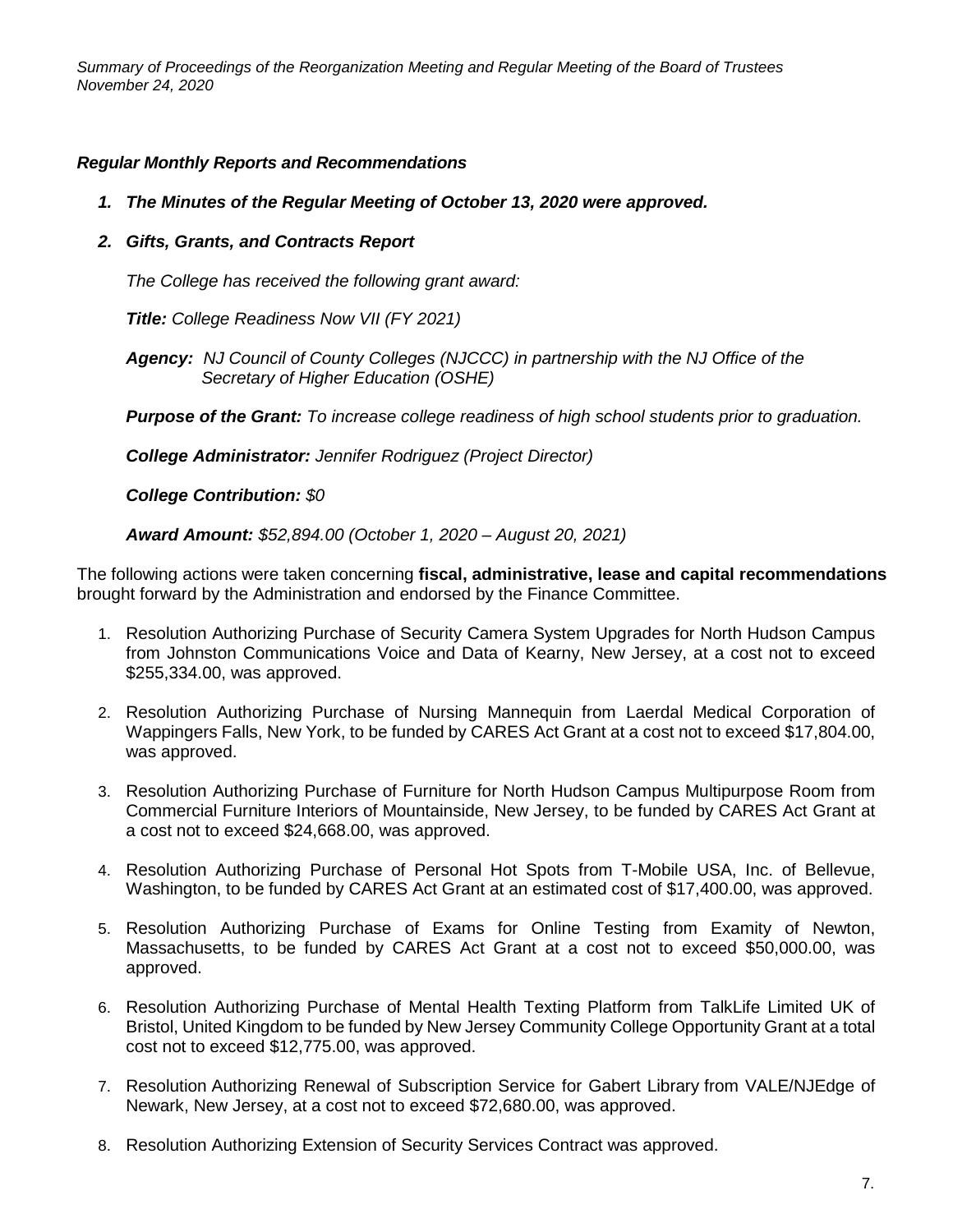- 9. Resolution Authorizing Sponsorship of Annual Foundation Dinner at a cost not to exceed \$26,000.00, was approved.
- 10. Resolution Authorizing Purchase of Building Signage Replacement from Elite Signs of Monmouth Junction, New Jersey, at a cost not to exceed \$14,571.00, was approved.
- 11. Resolution Authorizing Fire Alarm Maintenance from AFA Protective Systems, Inc. of North Brunswick, New Jersey, at a cost not to exceed \$5,309.00, was approved.
- 12. Resolution Authorizing Agreement for Credit Card Processing Services for the College's Division of Continuing Education, for Fiscal Year 2021, from Heartland Merchant Services of Jeffersonville, Indiana, with a service fee of 2.85%, was approved.
- 13. Resolution Authorizing Maverick Settlement, at a cost not to exceed \$80,594.27, was approved.
- 14. Resolution Authorizing Approval of the 2020 Audit was passed.

The following actions were taken regarding **personnel recommendations** brought forward by the Administration and endorsed by the Personnel Committee.

- 1. Staff appointed to the following full-time positions were approved. Associate Director, Financial Aid, NHC; Instructional Designer; Career Coach; Academic Advisor; Senior Accountant.
- 2. Appointments of Temporary Full-time Staff through June 30, 2021 were approved.
- 3. Appointments of Temporary Full-Time Faculty, Spring 2021, were approved.
- 4. Authorizations of Part-Time Staff through December 2021, as needed, were approved.
- 5. Appointments of New Hire Adjunct Instructors were approved.

The following actions were taken regarding **academic and student affairs** as brought forward by the Academic and Student Affairs Committee.

- 1. Resolution Authorizing Agreement between Hudson County Community College and Jersey City Board of Education for the Delivery of Culinary Training Program instruction, was approved.
- 2. Resolution Authorizing Agreement between Hudson County Community College and Hudson County Meadowview Psychiatric Hospital through the NJHealthWorks Apprenticeship Grant, was approved.
- 3. Resolution Authorizing Agreement Renewal for Advanced Manufacturing Apprenticeship, was approved.
- 4. Resolution Authorizing Agreement Between Hudson County Community College and New Jersey City University to offer an A.S. in Exercise Science to B.S. in Exercise Science Degree Pathway, was approved.
- 5. Resolution to Approve an Academic Certificate in Culinary Business Innovation (30 credits) [CIP Code: 12.0500], was passed.